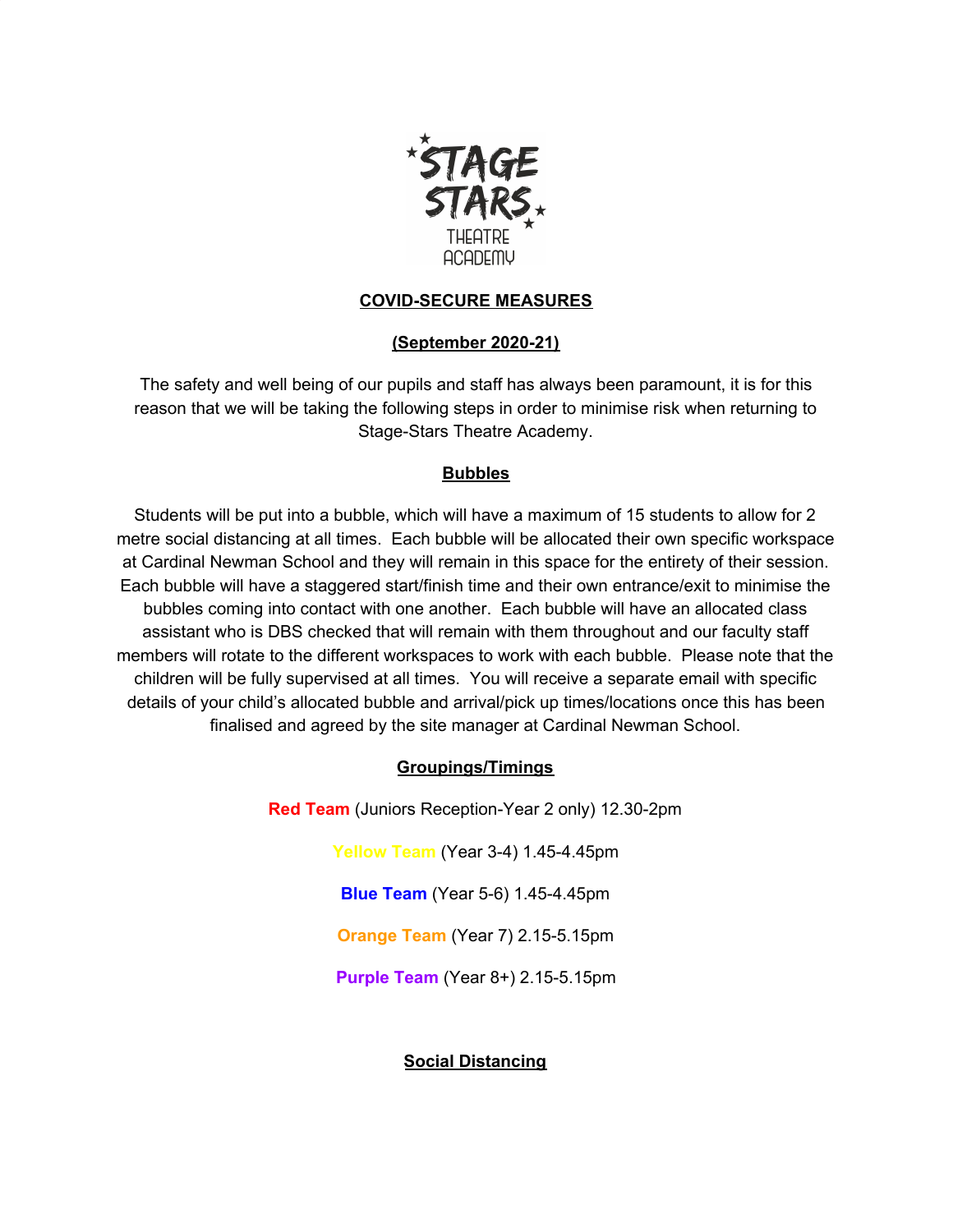Social distancing will be fully enforced within lessons, keeping a gap of over 2 metres between each pupil when possible. The students will be guided by use of coloured spots and markings to assist them with their distancing. Travelling steps will be limited during this time to help prevent any increased risks and partner/ group work will not be undertaken in the usual way.

# **Singing**

In line with the latest government guidelines we are now able to offer singing in our weekly sessions, which is fantastic news. Strict social distancing will be enforced and our students will sing either facing forwards or in a circle facing outwards (back to back) We will update and change this as the guidance allows us to but it is fantastic news that we are able to offer a FULL timetable to all students.

### **Stage-Stars Staff**

Our staff will maintain a distance of at least 2 metres from students at all times. Following the most up to date guidance I am giving our staff the option to decide if they wish to wear a visor whilst they are teaching/assisting classes unless undertaking first aid and distancing cannot be maintained. We will continue to follow guidance on this point. Should you wish your son or daughter to wear a mask during class please let me know via email so that we can discuss best practice for this.

### **Uniform/Footwear/Folders**

Please note that ALL students must wear their Stage-Stars uniform when attending our sessions…

● Stage-Stars T-Shirt / Plain black leggings or joggers/ Black jazz shoes.

*Uniform can be ordered on our website. <https://www.stage-starstheatre.co.uk/merchandise>*

*Once ordered the payment can be processed via your Go Cardless Account or you can arrange a BACS payment if you would prefer. We will not be accepting any cash payment at this time.*

Bare feet will not be allowed, please wear either jazz shoes or trainers if your child is awaiting new jazz shoes. Please do not send your child with their folders until further notice as we are trying to limit the amount of items coming in/out of the building.

#### **Cleaning**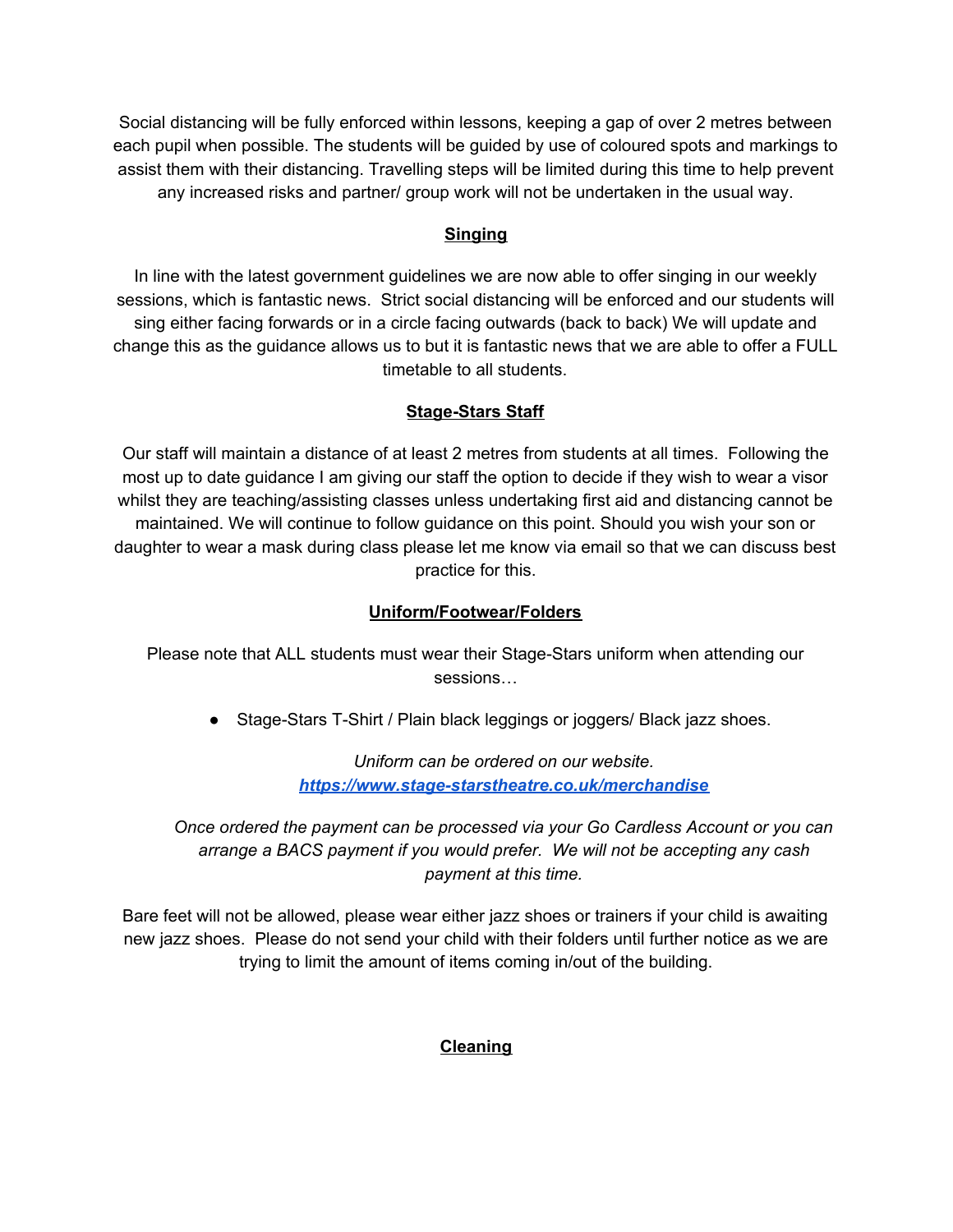Before and after the use of an area by each bubble any touched surfaces will be wiped down and sanitised. All windows will be kept open as far as possible to allow for air flow and good ventilation. We are lucky to have the use of separate toilets for each bubble to mitigate the risk and they will be cleaned/sanitised after each use by a member of our staff. We ask that you remind your child to go to the toilet before Stage-Stars to limit the amount of toilet visits needed.

#### **Drop Off/Pick Up**

We ask that Parents/Guardians drop off and pick up following one way systems and strict social distancing. Pick up/drop off points will be signed and clearly marked. Parent's will not be allowed within the building. If you need to speak to a teacher please contact us by email or phone. Any students over the age of 11 must wear a face covering when entering and leaving the building. We would ask that parents do not enter the building, should an emergency arise which requires entrance please ensure you are wearing a face covering. I am sure you can appreciate that the logistics of the staggered start/finish times and the rotation of staff timings are quite complicated so please ensure prompt arrival/pickup of your child. Please do not arrive more than five minutes early for the start/end of their session to prevent a build up of people in one place.

All pupils will be asked to sanitise their hands fully on arrival and leaving. Sanitiser will be provided.

Please only bring required items to class, any non-essential items should be left with a parent/guardian. Students should arrive dressed ready for class. Please do not send bags. Your child should bring only their water bottle in with them and one snack that is sealed. We will ensure that hand washing takes place before/after any snack break and please remind your child that the sharing of snacks is **not** permitted. We will of course remind them of this and guide them through the new normal regarding this. Please ensure water bottles are filled before arriving at Stage-Stars. For health and safety reasons we cannot allow water bottles to be refilled so please consider the size of the water bottle you send with your child to ensure they have enough drink to remain hydrated.

#### **Illness**

Please do not attend sessions if you or a member of your household is unwell with coronavirus symptoms, in line with government guidance. If you become unwell within 7 days of attending a lesson please inform us as soon as possible. Full government guidance can be found here: https://www.gov.uk/coronavirus

Should a pupil fall unwell whilst at the venue a dedicated isolation room has been set up where the pupil will be able to wait until they are able to be collected. If this should occur a member of staff will supervise them until they are collected.